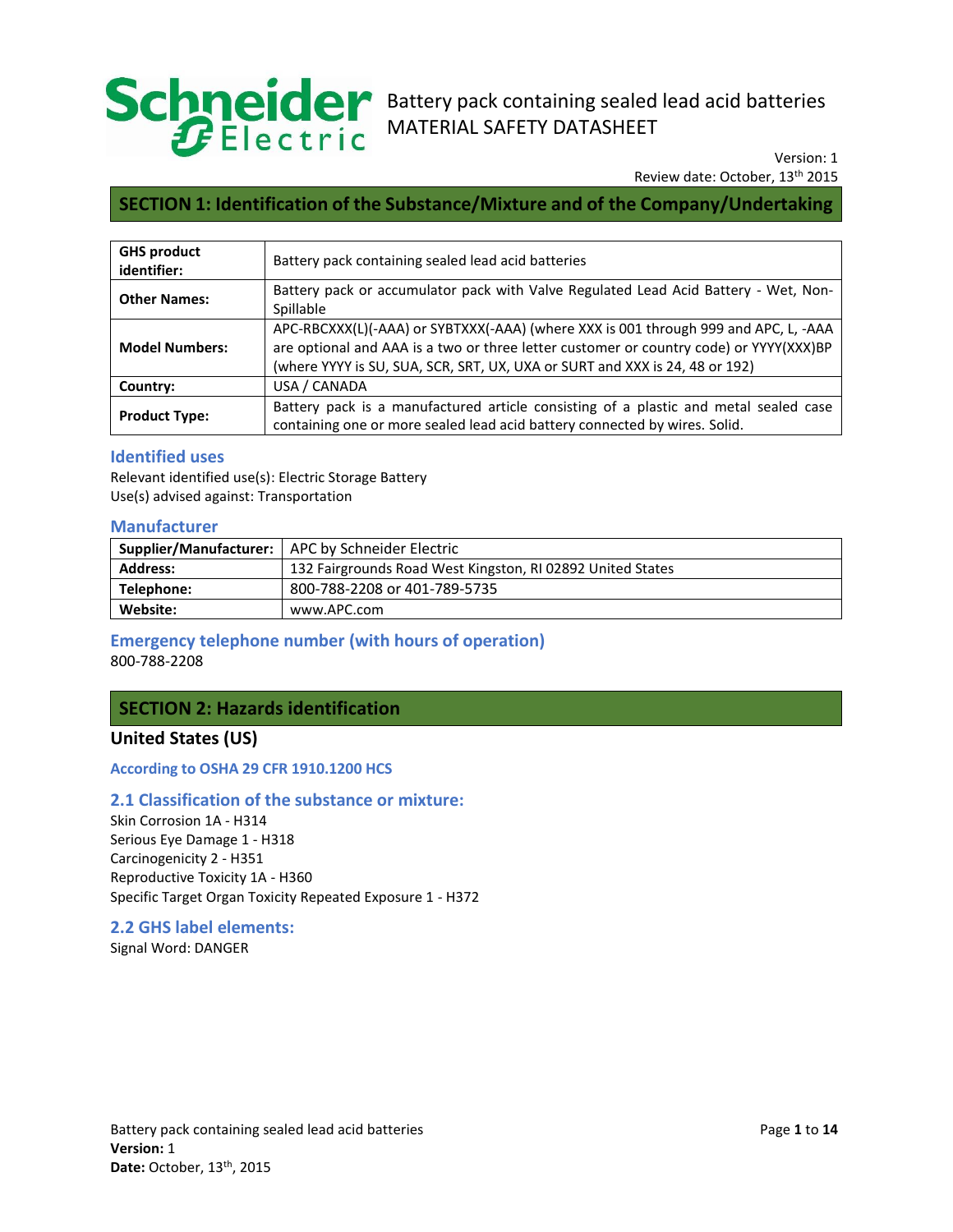

#### Hazard Statements:

| H314 | Causes severe skin burns and eye damage.                                                             |
|------|------------------------------------------------------------------------------------------------------|
| H318 | Causes serious eye damage.                                                                           |
| H351 | Suspected of causing cancer.                                                                         |
| H360 | May damage fertility or the unborn child.                                                            |
| H372 | Causes damage to organs - nervous system/blood/liver/kidneys through prolonged or repeated exposure. |

#### Precautionary statements

| Prevention  |                                                                           |
|-------------|---------------------------------------------------------------------------|
| P201        | Obtain special instructions before use                                    |
| <b>P202</b> | Do not handle until all safety precautions have been read and understood. |
| <b>P260</b> | Do not breathe mist/vapours/spray                                         |
| P264        | Wash thoroughly after handling                                            |
| <b>P270</b> | Do not eat, drink or smoke when using this product.                       |
| P280        | Do not eat, drink or smoke when using this product. -                     |

#### Response

| P304+P340                                                           | IF INHALED: Remove victim to fresh air and keep at rest in a position comfortable for  |  |
|---------------------------------------------------------------------|----------------------------------------------------------------------------------------|--|
|                                                                     | breathing.                                                                             |  |
| P303+P361+P353                                                      | IF ON SKIN (or hair): Take off immediately all contaminated clothing. Rinse skin with  |  |
|                                                                     | water/shower.-                                                                         |  |
| <b>P310</b>                                                         | Immediately call a POISON CENTER or doctor/physician                                   |  |
| P321                                                                | Specific treatment, see supplemental first aid information.                            |  |
| P363                                                                | Wash contaminated clothing before reuse.                                               |  |
| P305+P351+P338                                                      | IF IN EYES: Rinse cautiously with water for several minutes. Remove contact lenses, if |  |
|                                                                     | present and easy to do. Continue rinsing.                                              |  |
| P301+P330+P331<br>IF SWALLOWED: Rinse mouth. Do NOT induce vomiting |                                                                                        |  |
| P308+P313<br>IF exposed or concerned: Get medical advice/attention. |                                                                                        |  |
| P314                                                                | Get medical advice/attention if you feel unwell                                        |  |

#### Storage/Disposal

| <b>P405</b> | Store locked up.                                                                                                      |
|-------------|-----------------------------------------------------------------------------------------------------------------------|
| <b>P501</b> | Dispose of content and/or container in accordance with local, regional, national, and/or<br>international regulations |

#### **2.3 Other hazards**

 OSHA HCS 2012: Under United States Regulations (29 CFR 1910.1200 - Hazard Communication Standard), this product is considered hazardous.

Battery pack containing sealed lead acid batteries **Page 2** to 14 **Page 2** to 14 **Date:** October, 13th, 2015 **Version:** 1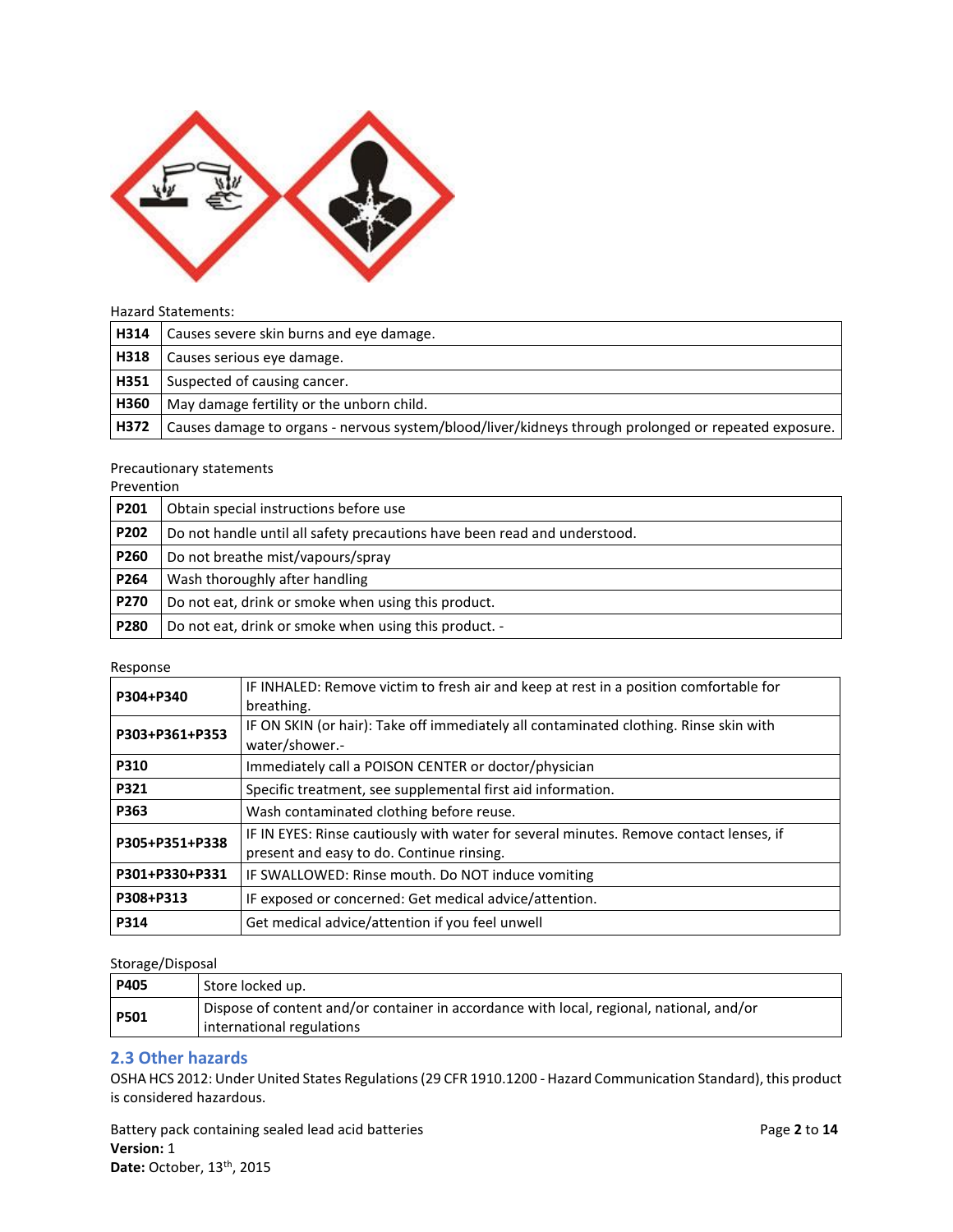#### **Canada**

 **According to WHMIS** 

 **2.1 Classification of the substance or mixture:** 

 Very Toxic - D1A Other Toxic Effects - D2A Corrosive - E

## **2.2 GHS label elements:**



## **2.3 Other Hazards**

 In Canada, the product mentioned above is considered hazardous under the Workplace Hazardous Materials Information System (WHMIS).

#### **2.4 Other Information**

 Acid batteries used in APC by Schneider Electric Replacement Battery Cartridges (RBCs) are contained within cartridges and are sealed, non-spillable design. Under normal use and handling, there is no contact with the internal components of the battery or the chemical hazards. Under normal use and handling, these products do not emit regulated or hazardous substances. Misuse of the product, such as overcharging, may result in a discharge of battery electrolyte. Classification provided is for the battery electrolyte and are only applicable in the event that the electrolyte is discharged.

## **SECTION 3: Composition/information on ingredients**

#### **3.1 Substances**

The material does not meet the criteria of a substance in accordance with regulation (EC) No 1272/2008

| <b>Chemical Name</b>      | <b>CAS Number</b> | <b>EC Number</b>                      | Composition (%) | LD50/LC50                                                                                                 | <b>Classification</b><br><b>OSHA</b><br><b>HCS 2012</b>                      |
|---------------------------|-------------------|---------------------------------------|-----------------|-----------------------------------------------------------------------------------------------------------|------------------------------------------------------------------------------|
| Lead                      | 7439-92-1         | 231-100-4                             | $55,9 - 63,4%$  | NO DATA AVAILABLE                                                                                         | Repr. 1A; STOT RE 1<br>(Liver, Kidney, Blood,<br>Nervous system); Carc.<br>2 |
| Sulfuric acid             | 7664-93-9         | 231-639-5                             | $15,8 - 20,5%$  | Inhalation-Rat LC50 .<br>510 mg/m <sup>3</sup> 2 Hour(s)<br>Ingestion/Oral-Rat<br>LD50 $\cdot$ 2140 mg/kg | Eye Dam. 1; Skin Corr.<br>1A                                                 |
| 1-Propene,<br>homopolymer | 9003-07-0         | $\qquad \qquad -$                     | $4,8 - 12,3%$   | Ingestion/Oral-Rat<br>$LD50 \cdot >8 g/kg$                                                                | Not Classified                                                               |
| Amorphous/fused<br>silica | 60676-86-0        | $\hspace{0.05cm}$ – $\hspace{0.05cm}$ | $3.7 - 5.6 %$   | NO DATA AVAILABLE                                                                                         | Not Classified                                                               |
| Polyvinyl Chloride        | $9002 - 86 - 2$   | --                                    | 2,6 %           | NO DATA AVAILABLE                                                                                         | Not Classified                                                               |
| Copper                    | 7440-50-8         | 231-159-6                             | 2,6 %           | NO DATA AVAILABLE                                                                                         | Repr. 2, STOT SE 3:<br>Resp. Irrit.; Eye Irrit. 2;                           |
| Steel                     | --                | $- -$                                 | 0.4%            | NO DATA AVAILABLE                                                                                         | Not Classified                                                               |

Battery pack containing sealed lead acid batteries **Page 3 to 14 Page 3 to 14 Page 3 to 14 Date: October, 13<sup>th</sup>, 2015 Version:** 1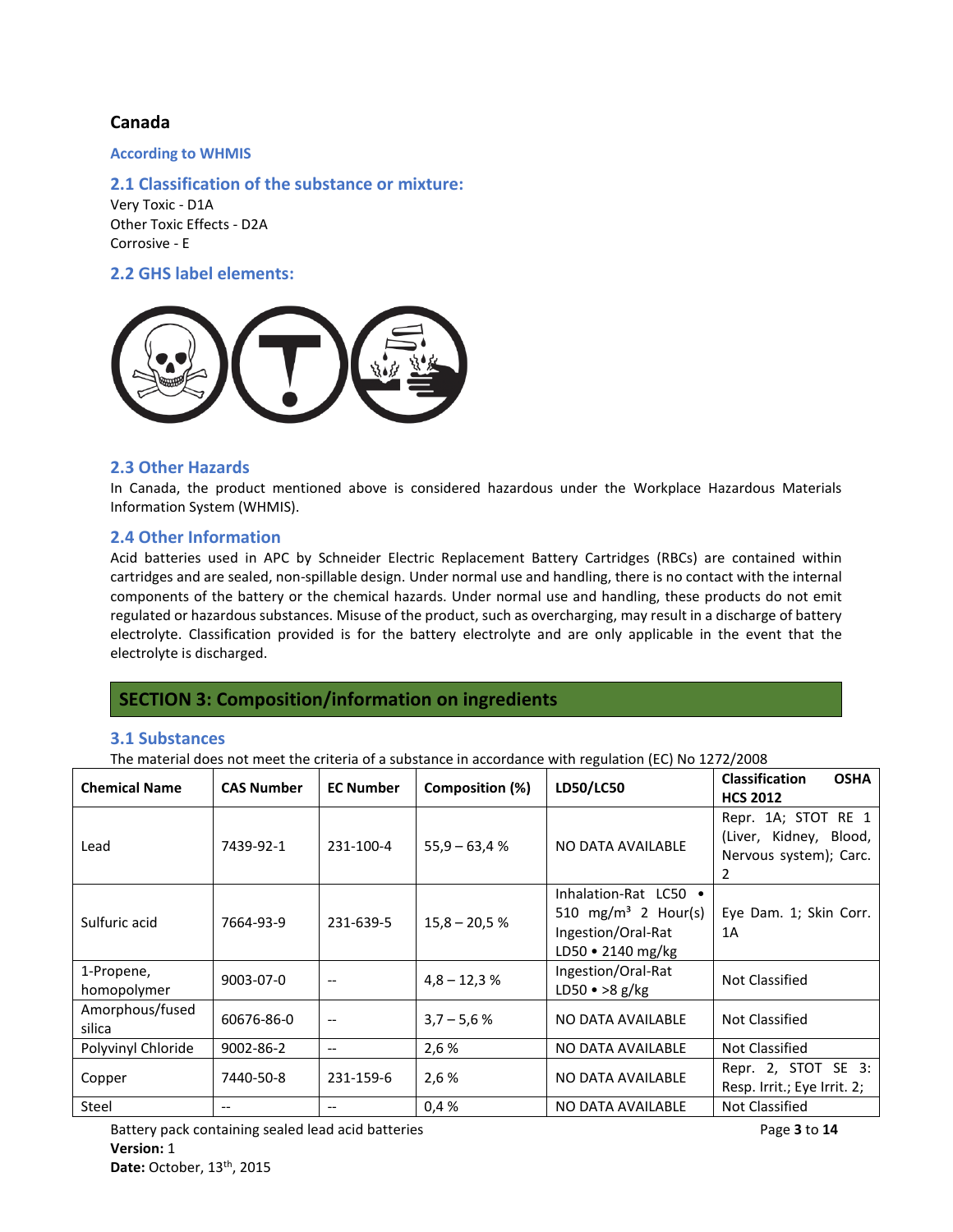| Tin           | 7440-31-5  | 231-141-8 | 0.3% | NO DATA AVAILABLE | STOT SE 3: Resp. Irrit.;<br>STOT RE 2<br>(Lungs,<br>Inhalation); STOT RE 1<br>(CNS, Liver, Kidney) |
|---------------|------------|-----------|------|-------------------|----------------------------------------------------------------------------------------------------|
| Polycarbonate | 27440-31-5 | $- -$     | 0.1% | NO DATA AVAILABLE | Not Classified                                                                                     |

 *See Section 11 for Toxicological Information. See Section 16 for full text of H-statements and R-phrases.* 

## **SECTION 4: First aid measures**

## **4.1 Description of first aid measures**

| <b>Inhalation</b> | IF INHALED: Remove victim to fresh air and keep at rest in a position comfortable for breathing.<br>Administer oxygen if breathing is difficult. Give artificial respiration if victim is not breathing. Do<br>not use mouth-to-mouth method if victim inhaled the substance; give artificial respiration with<br>the aid of a pocket mask equipped with a one-way valve or other proper respiratory medical<br>device. |
|-------------------|-------------------------------------------------------------------------------------------------------------------------------------------------------------------------------------------------------------------------------------------------------------------------------------------------------------------------------------------------------------------------------------------------------------------------|
| <b>Skin</b>       | IF ON SKIN: Wash with plenty of soap and water. Take off contaminated clothing and wash before<br>reuse. If signs/symptoms develop, get medical attention.                                                                                                                                                                                                                                                              |
| Eye               | IF IN EYES: Rinse cautiously with water for several minutes. Remove contact lenses, if present<br>and easy to do. Continue rinsing. If signs/symptoms develop, get medical attention.                                                                                                                                                                                                                                   |
| Ingestion         | Do NOT induce vomiting. If conscious, drink large quantities of milk or water. Follow with milk of<br>magnesia, beaten egg, egg whites or vegetable oil. Get medical attention immediately.                                                                                                                                                                                                                             |

## **4.2 Most important symptoms and effects, both acute and delayed**

Refer to Section 11 - Toxicological Information

## **4.3 Indication of any immediate medical attention and special treatment needed**

 Notes to Physician: All treatments should be based on observed signs and symptoms of distress in the patient. Consideration should be given to the possibility that overexposure to materials other than this product may have occurred.

## **SECTION 5: Fire-fighting measures**

## **5.1 Extinguishing media**

| <b>Suitable Extinguishing Media</b>   | Dry chemical or CO2.                                                     |
|---------------------------------------|--------------------------------------------------------------------------|
| <b>Unsuitable Extinguishing Media</b> | Water should not be used unless from a safe distance due to vigorous and |
|                                       | exothermic reaction which will result.                                   |

## **5.2 Special hazards arising from the substance or mixture**

| <b>Unusual Fire and Explosion</b><br><b>Hazards</b> | Hydrogen and oxygen gases are produced during normal battery operation and<br>charging. These gases escape through the battery vents and may form an explosive<br>atmosphere around the battery if ventilation is poor. Avoid open flame, sparks and<br>other ignition sources in areas where batteries are used or stored. |
|-----------------------------------------------------|-----------------------------------------------------------------------------------------------------------------------------------------------------------------------------------------------------------------------------------------------------------------------------------------------------------------------------|
| <b>Hazardous Combustion</b><br><b>Products</b>      | Acid mists and vapors, toxic fumes from burning plastic.                                                                                                                                                                                                                                                                    |

### **5.3 Advice for firefighters**

 Fire fighters should wear complete protective clothing including self-contained breathing apparatus. Wear chemical protective clothing that is specifically recommended by the manufacturer. It may provide little or no thermal protection. Fire fighters to wear acid-resistant full protective clothing, including rubber footwear and self-contained breathing apparatus.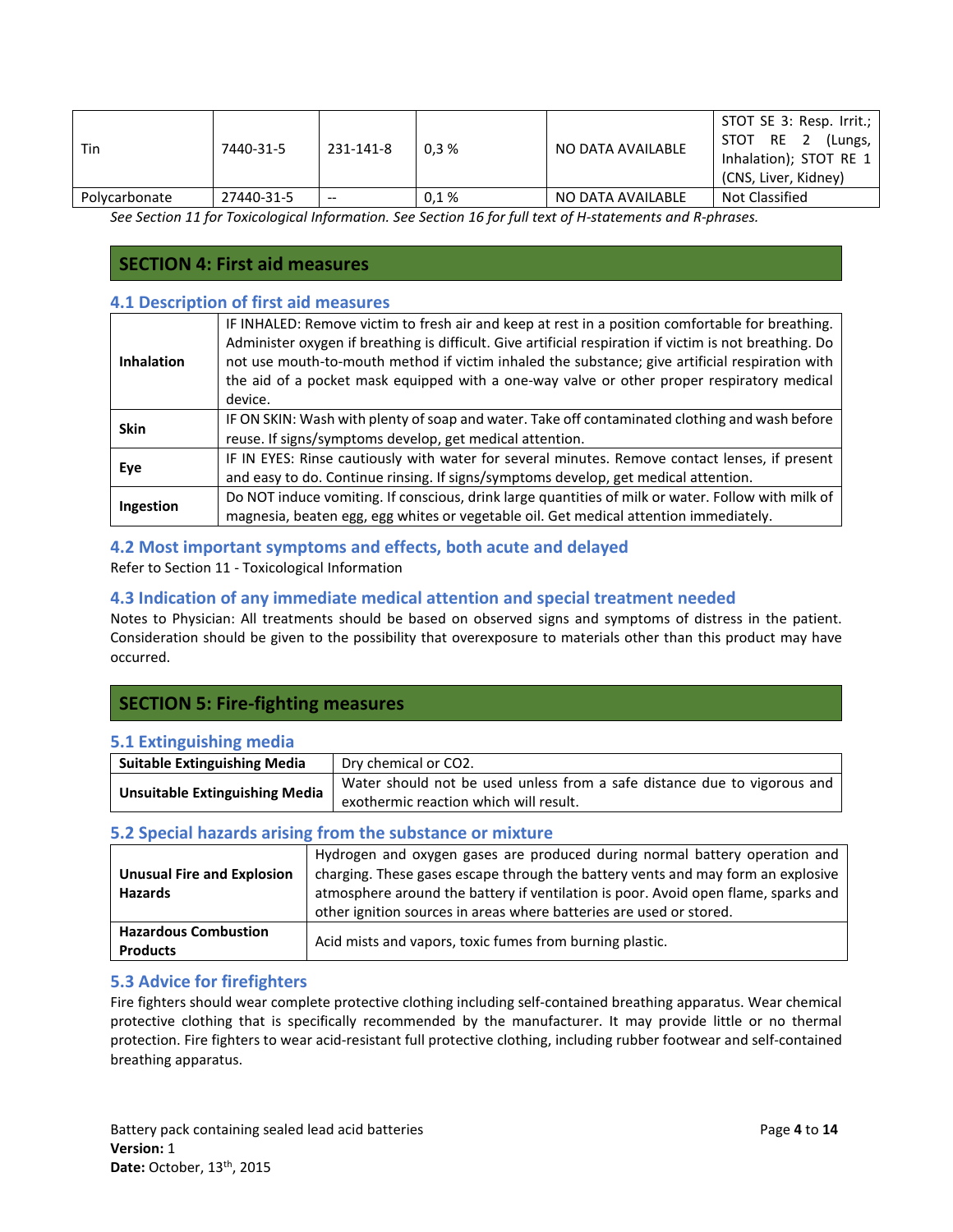## **SECTION 6: Accidental release measures**

| <b>Personal Precautions</b> | Do not walk through spilled material. Wear appropriate personal protective<br>equipment, avoid direct contact. Do not touch damaged containers or spilled<br>material unless wearing appropriate protective clothing. Ventilate enclosed areas.<br>Do not get in eyes, on skin, or on clothing. Do not breathe dusts or mists. |  |  |
|-----------------------------|--------------------------------------------------------------------------------------------------------------------------------------------------------------------------------------------------------------------------------------------------------------------------------------------------------------------------------|--|--|
| <b>Emergency Procedures</b> | As an immediate precautionary measure, isolate spill or leak area for at least 50<br>meters (150 feet) in all directions. Keep unauthorized personnel away. Do not get<br>water inside container.                                                                                                                              |  |  |

## **6.1 Personal precautions, protective equipment and emergency procedures**

## **6.2 Environmental precautions**

Avoid run off to waterways and sewers.

#### **6.3 Methods and material for containment and cleaning up**

|                      | Stop leak if you can do it without risk. If battery is leaking, place battery in a   |
|----------------------|--------------------------------------------------------------------------------------|
| Containment/Clean-up | heavy duty plastic bag. Contain spill by diking with soda ash, etc. Neutralize spill |
| <b>Measures</b>      | area with (soda ash or lime, dilute with acetic acid) Make certain mixture is        |
|                      | neutral then collect residue and place in a drum or other suitable container.        |

#### **6.4 Reference to other sections**

Refer to Section 8 - Exposure Controls/Personal Protection and Section 13 – Disposal Considerations

### **SECTION 7: Handling and storage**

### **7.1 Precautions for safe handling**

 Handling: Use only in well ventilated areas. Use caution when combining with water; DO NOT add water to corrosive liquid, ALWAYS add corrosive liquid to water while stirring to prevent release of heat, steam and fumes. Wear appropriate personal protective equipment, avoid direct contact. Do not get in eyes, on skin, or on clothing. Do not breathe mist, vapors, spray. Avoid direct conductive connection across positive and negative terminals to prevent short circuit. Wash thoroughly with soap and water after handling and before eating, drinking, or using tobacco.

## **7.2 Conditions for safe storage, including any incompatibilities**

 Batteries should be kept in an upright position away from ignition sources. Stack batteries so as to prevent accidental contact between terminal and/or other damage to terminals or containers. Whenever feasible, store on shipping pallet or rack. Do not stack loaded pallets or racks on top of other batteries. Store in a cool/low temperature, well-ventilated place. Avoid storage in areas exposed to heat or solar buildup

#### **7.3 Specific end use(s)**

Refer to Section 1.2 - Relevant identified uses.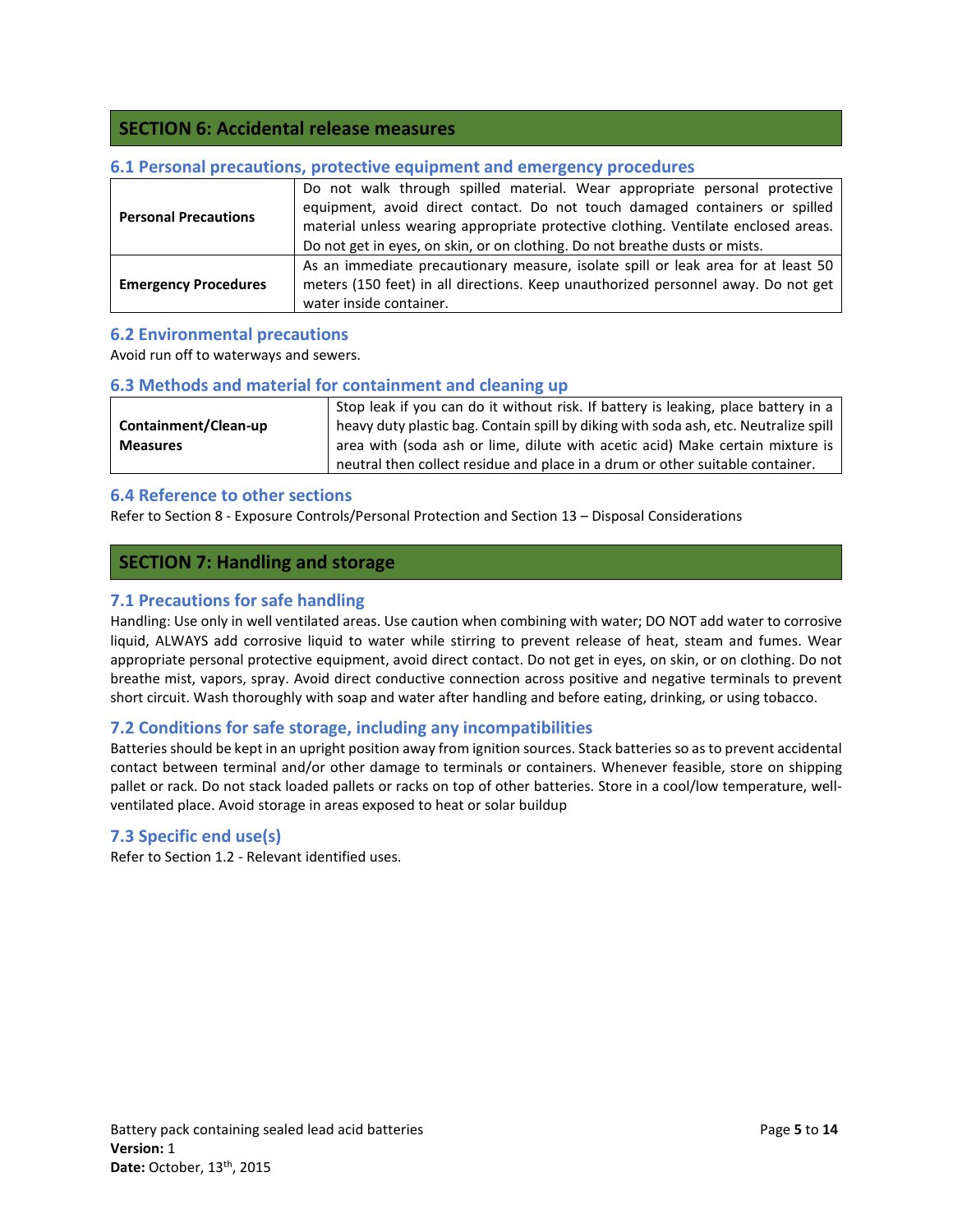## **SECTION 8: Exposure controls/personal protection**

| <b>Exposure Limits/Guidelines</b>             |               |                                                       |                                                                      |                                                           |
|-----------------------------------------------|---------------|-------------------------------------------------------|----------------------------------------------------------------------|-----------------------------------------------------------|
|                                               | <b>Result</b> | <b>ACGIH</b>                                          | <b>NIOSH</b>                                                         | <b>OSHA</b>                                               |
| Tin (7440-31-5)                               | <b>TWAs</b>   | 2 mg/m $3$ TWA                                        | 2 mg/m3 TWA                                                          | Not established                                           |
| Copper (7440-50-8)                            | <b>TWAs</b>   | $0.2 \, mg/m3$<br>TWA<br>(fume)                       | 1 mg/m3 TWA (dust and<br>mist); $0.1 \text{ mg/m3}$<br>TWA<br>(fume) | $0.1$ mg/m3 TWA (fume); 1<br>mg/m3 TWA (dust and<br>mist) |
| Chloride<br>Polyvinyl<br>$(9002 - 86 - 2)$    | <b>TWAs</b>   | 1<br>mg/m3<br><b>TWA</b><br>(respirable)<br>fraction) | Not established                                                      | Not established                                           |
| Sulfuric acid (7664-<br>$93-9)$               | <b>TWAs</b>   | mg/m3 TWA<br>0.2<br>(thoracic fraction)               | 1 mg/m $3$ TWA                                                       | 1 mg/m $3$ TWA                                            |
| Lead<br>Lead,<br>as<br>Inorganic<br>compounds | <b>TWAs</b>   | $0.05$ mg/m3 TWA                                      | $0.050$ mg/m3 TWA                                                    | $50 \mu g/m3$ TWA                                         |

## **8.1 Control parameters**

## **8.2 Exposure controls**

 Engineering Measures/Controls: Good general ventilation should be used. Ventilation rates should be matched to conditions. If applicable, use process enclosures, local exhaust ventilation, or other engineering controls to maintain airborne levels below recommended exposure limits. If exposure limits have not been established, maintain airborne levels to an acceptable level.

#### **Personal Protective Equipment**

|                          | Follow the OSHA respirator regulations found in 29 CFR 1910.134 or European Standard EN        |
|--------------------------|------------------------------------------------------------------------------------------------|
| Respiratory              | 149. Use a NIOSH/MSHA or European Standard EN 149 approved respirator if exposure limits       |
|                          | are exceeded or symptoms are experienced.                                                      |
| Eye/Face                 | Wear eye/face protection - Chemical splash goggles, or - Full-face shield with safety glasses. |
|                          | Acid resistant clothing with rubber/neoprene boots for major spill clean-up. Acid resistant    |
| Skin/Body                | gloves such as rubber, neoprene, vinyl coated, PVC.                                            |
| Environmental            | Controls should be engineered to prevent release to the environment, including procedures      |
| <b>Exposure Controls</b> | to prevent spills, atmospheric release and release to waterways. Follow best practice for site |
|                          | management and disposal of waste.                                                              |

#### **Key to abbreviations**

ACGIH = American Conference of Governmental Industrial Hygiene

NIOSH = National Institute of Occupational Safety and Health

OSHA = Occupational Safety and Health Administration

TWA = Time-Weighted Averages are based on 8h/day, 40h/week exposures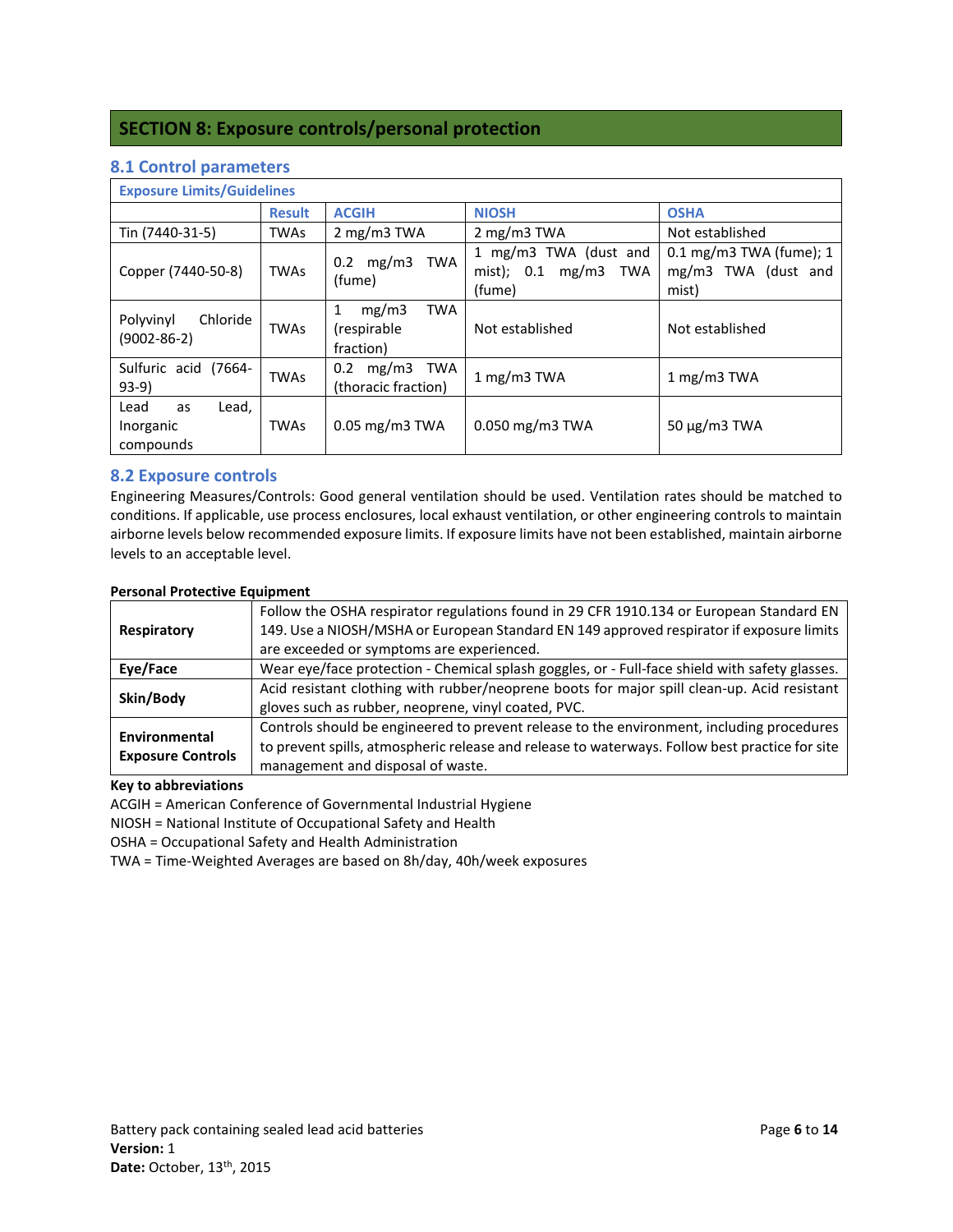## **SECTION 9: Physical and chemical properties**

## **9.1 Information on Physical and Chemical Properties**

| <b>Material Description</b>               |                 |                             |                 |  |  |
|-------------------------------------------|-----------------|-----------------------------|-----------------|--|--|
| Physical Form                             | Solid           | Appearance/Description      | Shaped article. |  |  |
| Color                                     | Data lacking    | Odor                        | Data lacking    |  |  |
| Odor Threshold                            | Data lacking    |                             |                 |  |  |
| <b>General Properties</b>                 |                 |                             |                 |  |  |
| <b>Boiling Point</b>                      | Data lacking    | <b>Melting Point</b>        | Data lacking    |  |  |
| Decomposition                             | Data lacking    | рH                          | Data lacking    |  |  |
| Temperature                               |                 |                             |                 |  |  |
| Gravity/Relative<br>Specific              | Data lacking    | Water solubility            | Data lacking    |  |  |
| Density                                   |                 |                             |                 |  |  |
| Viscosity                                 | Data lacking    | <b>Explosive Properties</b> | Not Explosive   |  |  |
| Oxidizing Properties :                    | Not an oxidizer |                             |                 |  |  |
| <b>Volatility</b>                         |                 |                             |                 |  |  |
| Vapor Pressure                            |                 | <b>Vapor Density</b>        |                 |  |  |
| <b>Evaporation Rate</b>                   |                 |                             |                 |  |  |
| Flammability                              |                 |                             |                 |  |  |
| <b>Flash Point</b>                        | Data lacking    | UEL                         | Data lacking    |  |  |
| LEL.                                      | Data lacking    | Auto ignition               | Data lacking    |  |  |
| Flammability (solid, gas)                 | Not flammable.  |                             |                 |  |  |
| Environmental                             |                 |                             |                 |  |  |
| Octanol/Water<br>Partition<br>coefficient | Data lacking    |                             |                 |  |  |

### **9.2 Other Information**

No additional physical and chemical parameters noted.

#### **SECTION 10: Stability and reactivity**

#### **10.1 Reactivity**

No dangerous reaction known under conditions of normal use.

#### **10.2 Chemical stability**

Stable under normal temperatures and pressures

#### **10.3 Possibility of hazardous reactions**

No Data Available

#### **10.4 Conditions to avoid**

 Use only approved charging methods. Avoid overcharging. Avoid short-circuiting. Avoid sparks and other ignition sources. Do not open, break or melt the casing.

#### **10.5 Incompatible materials**

Strong oxidizing or reducing agents.

#### **10.6 Hazardous decomposition products**

 Can emit highly toxic fumes when heated. Combustion can produce carbon dioxide and carbon monoxide. Will release an explosive hydrogen/oxygen gas mixture. Oxides of lead, lead and/or lead compounds may be released. Sulfuric acid may release sulfur dioxide and/or sulfur trioxide.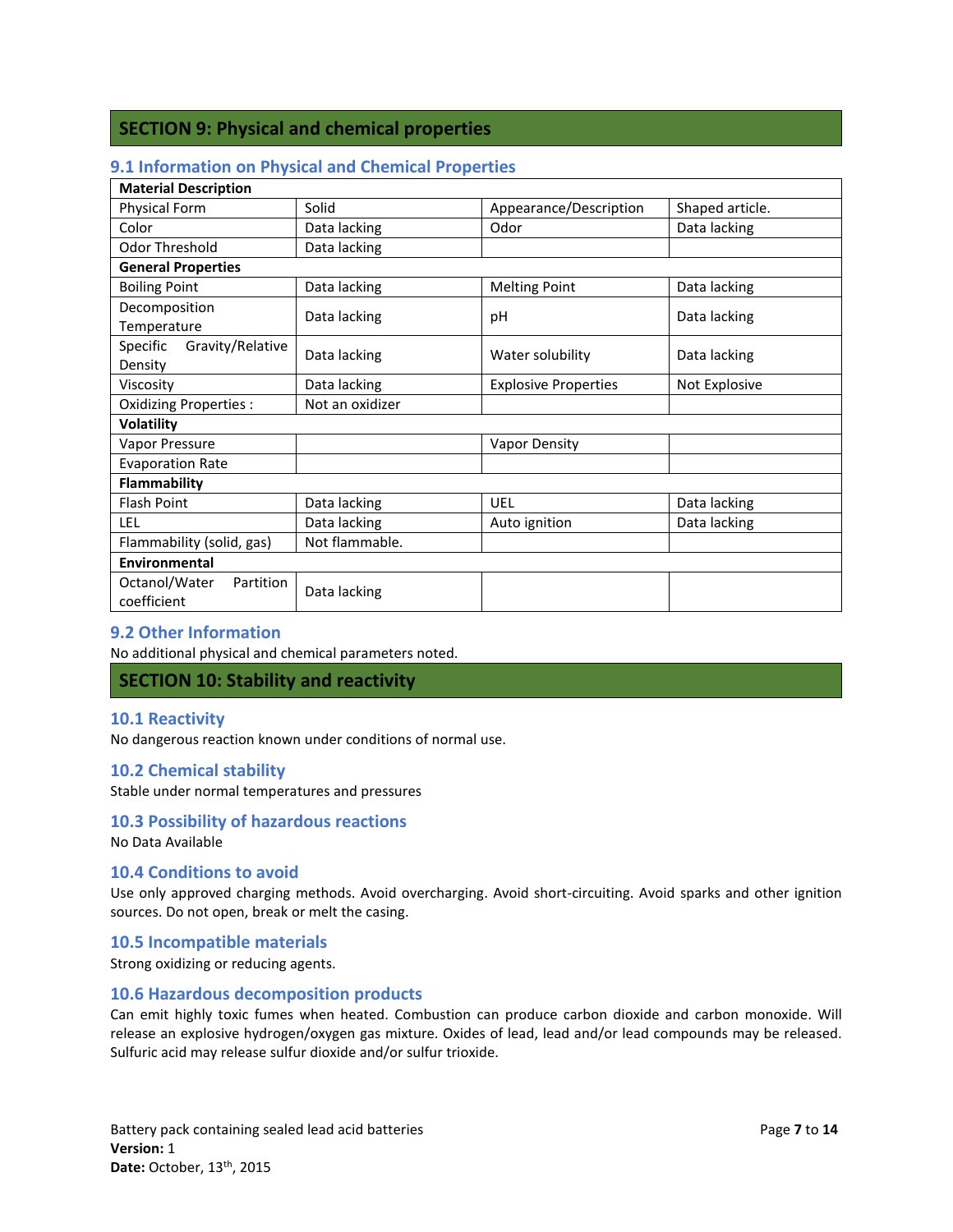# **SECTION 11: Toxicological information**

## **11.1 Information on toxicological effects**

| Components                        |                 |                                                                                                                                                                                                                                                                                                                                                                                                                              |  |  |
|-----------------------------------|-----------------|------------------------------------------------------------------------------------------------------------------------------------------------------------------------------------------------------------------------------------------------------------------------------------------------------------------------------------------------------------------------------------------------------------------------------|--|--|
| Sulfuric acid (15.8% TO<br>20.5%) | 7664-93-9       | Acute Toxicity: Ingestion/Oral-Rat LD50 . 2140 mg/kg; Inhalation-Rat<br>LC50 • 510 mg/m <sup>3</sup> 2 Hour(s); Irritation: Eye-Rabbit • 250 µg • Severe<br>irritation; Multi-dose Toxicity: Inhalation-Rat TCLo . 1.8 mg/m <sup>3</sup> 24<br>Hour(s) 65 Day(s)-Continuous; Peripheral Nerve and Sensation: Recording<br>from peripheral motor nerve; Kidney, Ureter, and Bladder: Changes in<br>both tubules and glomeruli |  |  |
| Polyvinyl Chloride (2.6%)         | $9002 - 86 - 2$ | Tumorigen / Carcinogen: Ingestion/Oral-Rat TDLo . 210 g/kg 30 Week(s)-<br>Continuous; Tumorigenic: Equivocal tumorigenic agent by RTECS<br>criteria; Lungs, Thorax, or Respiration: Tumors; Skin and Appendages:<br>Other: Tumors                                                                                                                                                                                            |  |  |
| Copper (2.6%)                     | 7440-50-8       | Reproductive: Ingestion/Oral-Rat TDLo • 152 mg/kg (22W pre);<br>Reproductive Effects: Effects on Embryo or Fetus: Fetotoxicity (except<br>death, e.g., stunted fetus); Reproductive Effects: Specific Developmental<br>Abnormalities: Central nervous system                                                                                                                                                                 |  |  |

| <b>GHS Properties</b>            | Classification                                                     |
|----------------------------------|--------------------------------------------------------------------|
|                                  | <b>EU/CLP</b> • Acute Toxicity - Oral 4 - ATEmix = 703.47 mg/kg    |
| Acute toxicity                   | <b>OSHA HCS 2012 •</b> Classification criteria not met             |
|                                  | EU/CLP . Classification criteria not met                           |
| <b>Aspiration Hazard</b>         | <b>OSHA HCS 2012 •</b> Classification criteria not met             |
| Carcinogenicity                  | EU/CLP . Classification criteria not met                           |
|                                  | OSHA HCS 2012 . Carcinogenicity 2                                  |
| <b>Germ Cell Mutagenicity</b>    | EU/CLP . Classification criteria not met                           |
|                                  | <b>OSHA HCS 2012 •</b> Classification criteria not met             |
| Skin corrosion/Irritation        | EU/CLP . Skin Corrosion 1A                                         |
|                                  | OSHA HCS 2012 . Skin Corrosion 1A                                  |
| Skin sensitization               | <b>EU/CLP</b> • Classification criteria not met                    |
|                                  | <b>OSHA HCS 2012 •</b> Classification criteria not met             |
| <b>STOT-RE</b>                   | EU/CLP . Specific Target Organ Toxicity Repeated Exposure 2        |
|                                  | OSHA HCS 2012 . Specific Target Organ Toxicity Repeated Exposure 1 |
| STOT-SE                          | EU/CLP . Classification criteria not met                           |
|                                  | <b>OSHA HCS 2012 •</b> Classification criteria not met             |
| <b>Toxicity for Reproduction</b> | EU/CLP . Toxic to Reproduction 1A                                  |
|                                  | OSHA HCS 2012 . Toxic to Reproduction 1A                           |
| Respiratory sensitization        | EU/CLP . Classification criteria not met                           |
|                                  | OSHA HCS 2012 . Classification criteria not met                    |
|                                  | <b>EU/CLP •</b> Classification criteria not met                    |
| Serious eye damage/Irritation    | OSHA HCS 2012 . Serious Eye Damage 1                               |

 Target Organs : Nervous System, Blood, Liver, Kidney Route(s) of entry/exposure : Inhalation, Skin, Eye, Ingestion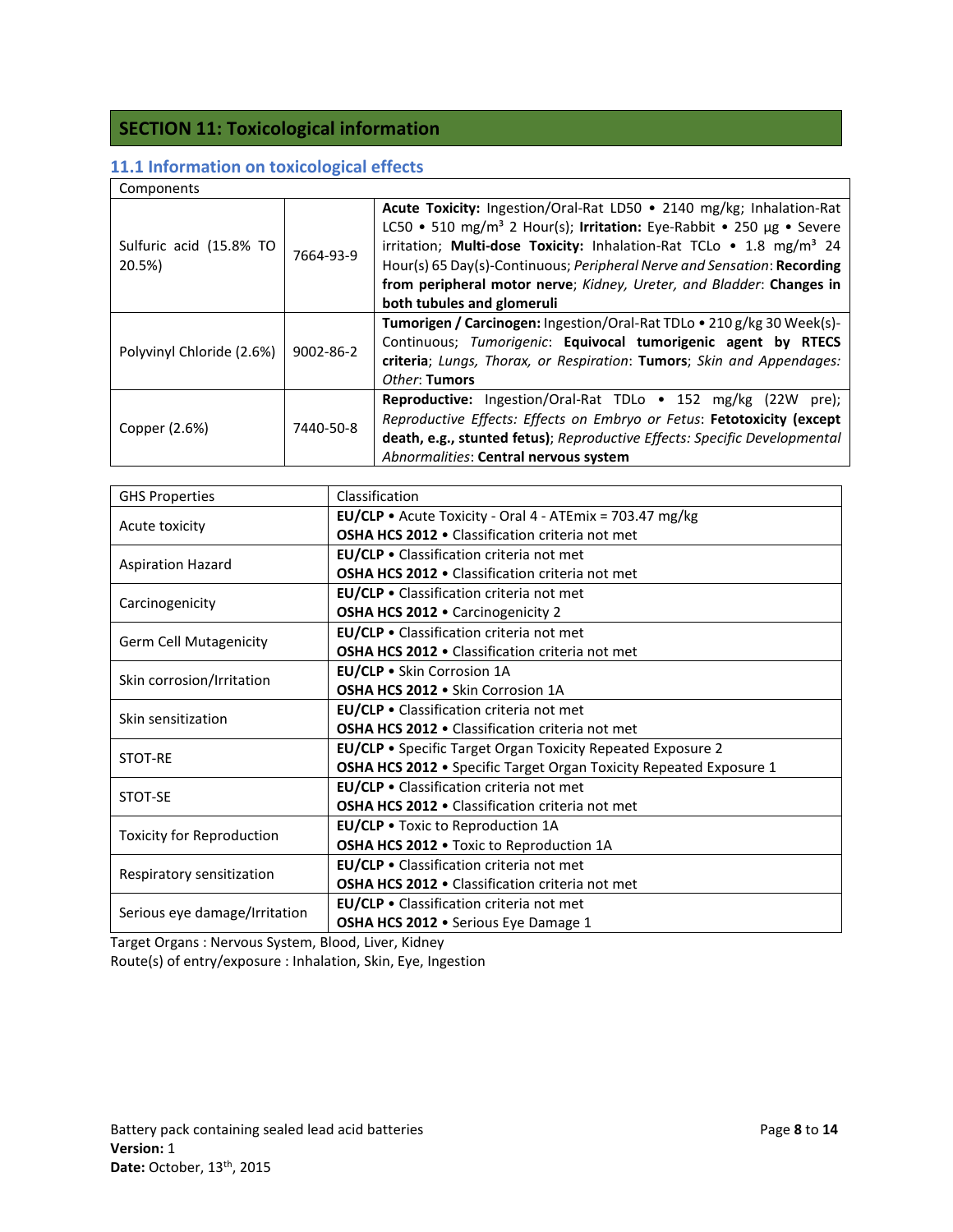#### **Potential Health Effects Inhalation**

| Acute (Immediate)        | Lead - For industry, inhalation is much more important than is ingestion. Systemic effects<br>include loss of appetite, anemia, malaise, insomnia, headache, irritability, muscle and joint<br>pains, tremors, flaccid paralysis without anesthesia, hallucinations and distorted<br>perceptions, muscle weakness, gastritis and liver changes. Major organ systems affected<br>are the nervous system, blood system and kidneys. Experimental evidence suggests that<br>blood levels of lead below 10 µg/dL can lower the IQ scores of children. Low levels of lead<br>impair neurotransmission and immune system function and may increase systolic blood<br>pressure. Reversible kidney damage can occur from acute exposure. Sulfuric Acid -<br>Experimental poison by inhalation.                                                                                                                                                                                                                                                                                                                                                               |
|--------------------------|------------------------------------------------------------------------------------------------------------------------------------------------------------------------------------------------------------------------------------------------------------------------------------------------------------------------------------------------------------------------------------------------------------------------------------------------------------------------------------------------------------------------------------------------------------------------------------------------------------------------------------------------------------------------------------------------------------------------------------------------------------------------------------------------------------------------------------------------------------------------------------------------------------------------------------------------------------------------------------------------------------------------------------------------------------------------------------------------------------------------------------------------------|
| <b>Chronic (Delayed)</b> | Lead - Chronic exposure can lead to irreversible vascular sclerosis, tubular cell atrophy,<br>interstitial fibrosis, and glomerular sclerosis. Very heavy intoxication can sometimes be<br>detected by formation of a dark line on the gum margins. Sulfuric acid - Repeated or<br>prolonged inhalation of sulfuric acid mist can cause inflammation of the upper respiratory<br>tract, leading to chronic bronchitis. Severe exposure may cause chemical pneumonitis.<br>Erosion of tooth enamel due to strong acid fume exposure has been observed in industry.<br>Workers exposed to low concentrations of the vapors gradually lose their sensitivity to its<br>irritating action. Occupational exposures to strong-acid mists containing sulfuric acid have<br>been associated with several respiratory tract cancers. However, there is no animal data<br>supporting the carcinogenicity of sulfuric acid. Sulfuric acid has been found to be non-<br>mutagenic, and in two studies of workers employed in lead acid battery manufacture, no<br>association between sulfuric acid mist exposure and respiratory tract cancers was<br>observed. |

#### **Skin**

|                          | Sulfuric Acid - Extremely irritating, corrosive, and toxic to tissue, resulting in rapid    |  |  |
|--------------------------|---------------------------------------------------------------------------------------------|--|--|
|                          | destruction of tissue, causing severe burns. If much skin is involved, exposure is          |  |  |
| <b>Acute (Immediate)</b> | accompanied by shock, collapse and symptoms similar to those seen in severe burns.          |  |  |
|                          | Repeated contact with dilute solutions can cause dermatitis.                                |  |  |
| <b>Chronic (Delayed)</b> | No Data Available                                                                           |  |  |
| Eye                      |                                                                                             |  |  |
| <b>Acute (Immediate)</b> | Causes serious eye damage.                                                                  |  |  |
| <b>Chronic (Delayed)</b> | No Data Available                                                                           |  |  |
| Ingestion                |                                                                                             |  |  |
|                          | Lead - Poison by ingestion in large dosages and with prolonged exposure leading to the      |  |  |
| <b>Acute (Immediate)</b> | same effects as seen in exposure by inhalation. Adults absorb 5-15% of ingested lead and    |  |  |
|                          | retain less than 5%. Children absorb about 50% and retain about 30%. Sulfuric Acid -        |  |  |
|                          | Moderately toxic by ingestion.                                                              |  |  |
| <b>Chronic (Delayed)</b> | No Data Available                                                                           |  |  |
|                          |                                                                                             |  |  |
|                          | Lead - Severe toxicity can cause sterility, abortion, and neonatal mortality and morbidity. |  |  |
| <b>Reproductive</b>      |                                                                                             |  |  |

| Reproductive<br><b>Effects</b> | -Lead - Severe toxicity can cause sterility, abortion, and neonatal mortality and morbidity.<br>Experimental teratogen. Experimental reproductive effects. Pathological lesions have been<br>found on male gonads. Sulfuric Acid - Experimental teratogen. |
|--------------------------------|------------------------------------------------------------------------------------------------------------------------------------------------------------------------------------------------------------------------------------------------------------|
| Carcinogenic<br><b>Effects</b> | Repeated and prolonged exposure may cause cancer.                                                                                                                                                                                                          |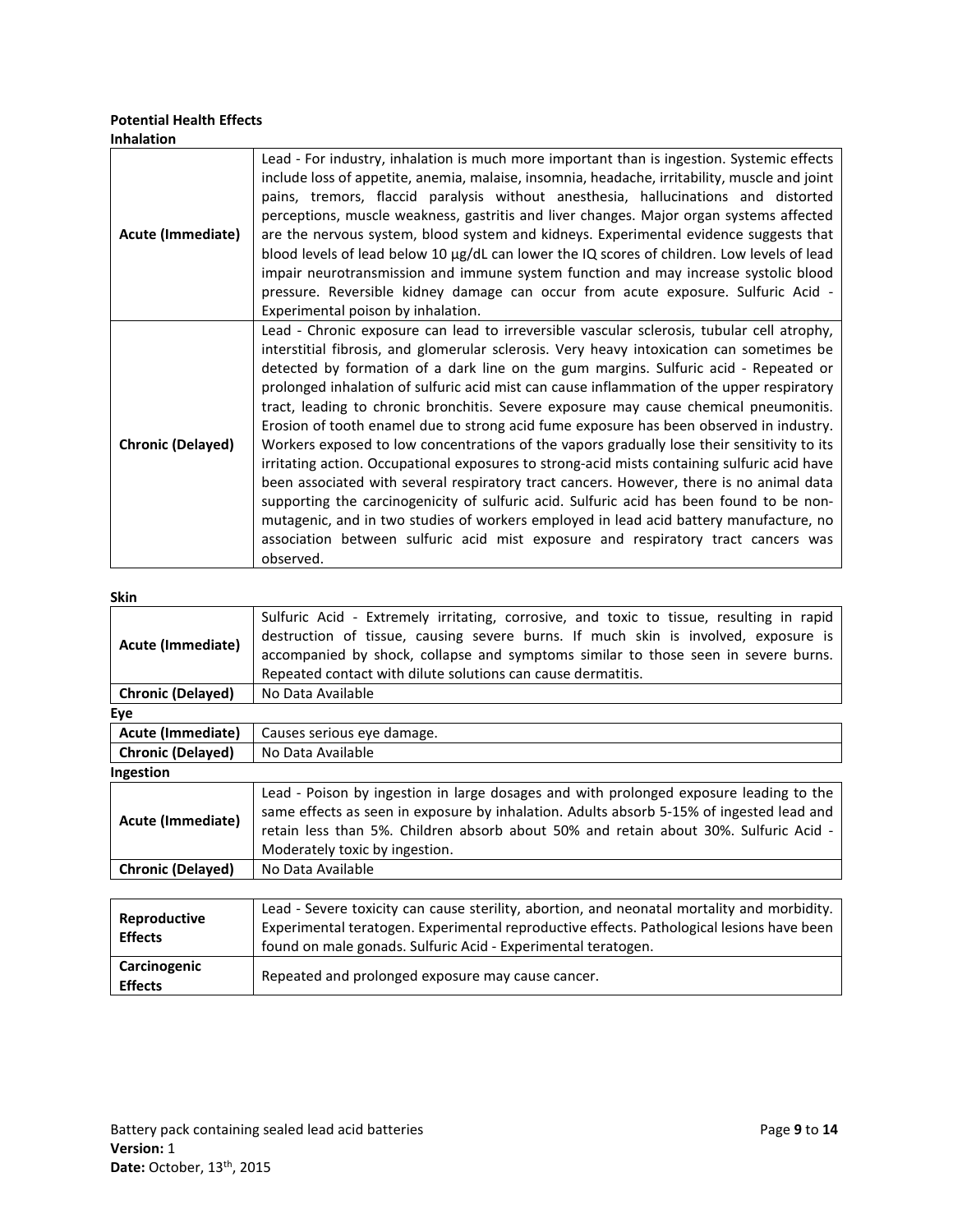| <b>Carcinogenic Effects</b>      |                   |                      |                                    |  |
|----------------------------------|-------------------|----------------------|------------------------------------|--|
| CAS<br><b>NTP</b><br><b>IARC</b> |                   |                      |                                    |  |
| Sulfuric acid                    | 7664-93-9         | Group 1-Carcinogenic | Not Listed                         |  |
|                                  | 7439-92-1         | Group 2A-Probable    | Reasonably Anticipated to be Human |  |
| Lead                             |                   | Carcinogen           | Carcinogen                         |  |
| Lead as Lead                     | DATA<br>NO.       | Not Listed           | Reasonably Anticipated to be Human |  |
| Compounds                        | AVAILABLE         |                      | Carcinogen                         |  |
| Lead as Lead, inorganic          | <b>DATA</b><br>NO | Group 2A-Probable    |                                    |  |
| AVAILABLE<br>compounds           |                   | Carcinogen           | Not Listed                         |  |

## **SECTION 12: Ecological information**

#### **12.1 Toxicity**

Very toxic to aquatic life. Very toxic to aquatic life with long lasting effects

 **12.2 Persistence and degradability** 

Material data lacking.

 **12.3 Bioaccumulative potential** 

Material data lacking.

 **12.4 Mobility in Soil** 

Material data lacking.

 **12.5 Results of PBT and vPvB assessment** 

PBT and vPvB assessment has not been conducted for this material.

 **12.6 Other adverse effects** 

No studies have been found.

## **SECTION 13: Disposal considerations**

## **13.1 Waste treatment methods**

| <b>Product waste</b>   | Dispose of content and/or container in accordance with local, regional, national, and/or<br>international regulations. |
|------------------------|------------------------------------------------------------------------------------------------------------------------|
| <b>Packaging waste</b> | Dispose of content and/or container in accordance with local, regional, national, and/or<br>international regulations. |

#### **SECTION 14: Transport information**

The non-spillable lead acid batteries used in these battery packs are:

- - Certified by their manufacturers as capable of withstanding the IATA/ICAO Vibration and Pressure Differential Test and that at a temperature of 55 degrees Centigrade, the electrolyte will not flow from a ruptured or cracked case and there is no free liquid to flow. Schneider Electric only authorizes the use of batteries that meet these criteria. Applicable certifications and test reports are available upon request.
- - Packaged in accordance with the requirements of ADR/RID special provision 598, IMDG special provision 238 and IATA-DGR special provision A67 when shipped inside a UPS or packaged in accordance with the requirements of ADR/RID special provision 598, IMDG special provision 238 and IATA-DGR special provision A67 when shipped inside a UPS or shipped in their original battery pack packaging. When they are shipped inside the UPS or in their original packaging, then they are:
	- o Secured in such a way that they cannot slip, fall or be damaged;
	- o When weighing greater than 2.5 kg, provided with carrying devices, unless they are suitably stacked, e.g. on pallets;

 Battery pack containing sealed lead acid batteries Page **10** to **14 Date: October, 13<sup>th</sup>, 2015 Version:** 1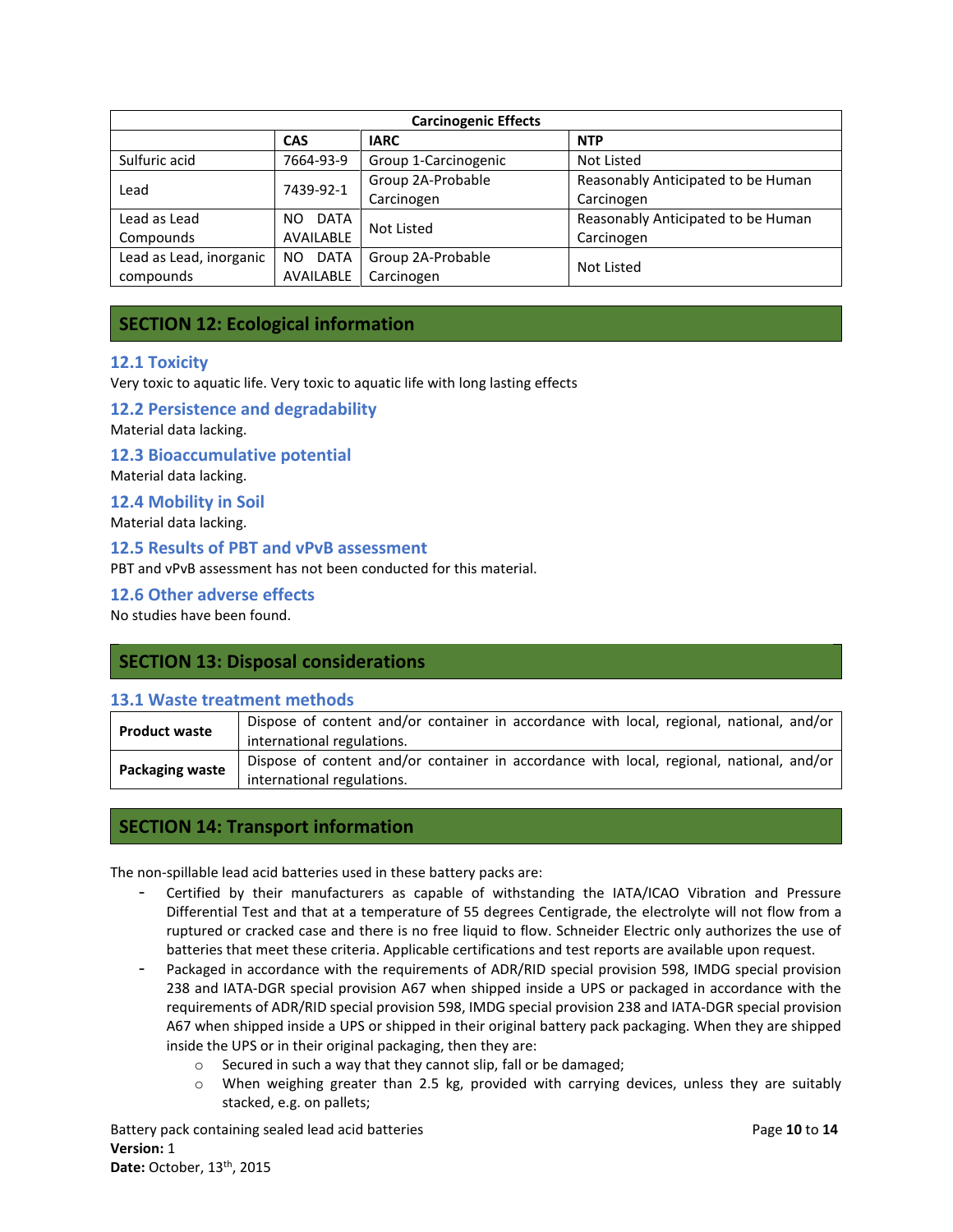- o Free of dangerous traces of alkalis or acids on the outside; and protected against short circuits.
- o Outer packaging may be marked "NONSPILLABLE" or "NONSPILLABLE BATTERY." When not marked, the outer packaging needs to be marked with one of these two phrases.
- o Shipment by air requires on Master Air Waybill the following endorsement in the "Nature and Quantity of Good" box: "Not Restricted as per Special Provision A67"

Please note that if the Battery Pack or UPS containing the Battery pack is not shipped in the original packaging or no longer meets any of the referenced requirements above, then the package must be shipped as follows:

|            | <b>14.1 UN</b>          | 14.2 UN proper shipping 14.3 Transport hazard |                | 14.4 Packing    | <b>14.5 Environmental</b> |
|------------|-------------------------|-----------------------------------------------|----------------|-----------------|---------------------------|
|            | number                  | name                                          | class(es)      | group           | <b>hazards</b>            |
| <b>DOT</b> | <b>UN2800</b>           | Batteries, Wet, Non-                          | Hazard Class 8 | Packing         |                           |
|            |                         | spillable                                     |                | <b>Group II</b> |                           |
| <b>TDG</b> | <b>UN2800</b>           | Batteries, Wet, Non-                          | Hazard Class 8 | Packing         |                           |
|            |                         | spillable                                     |                | Group II        |                           |
|            | IMO/IMDGUN2800          | Batteries, Wet, Non-                          | Hazard Class 8 | Packing         |                           |
|            |                         | spillable                                     |                | Group II        |                           |
|            | <b>IATA/ICAO UN2800</b> | Batteries, Wet, Non-                          | Hazard Class 8 | Packing         |                           |
|            |                         | spillable                                     |                | <b>Group II</b> |                           |

## **SECTION 15: Regulatory information**

## **15.1 Safety, health and environmental regulations/legislation specific for the substance or mixture**

SARA Hazard Classifications: Acute Chronic

| Inventory                 |            |                   |                       |                  |                 |             |  |
|---------------------------|------------|-------------------|-----------------------|------------------|-----------------|-------------|--|
| Component                 | <b>CAS</b> | <b>Canada DSL</b> | Canada<br><b>NDSL</b> | <b>EU EINECS</b> | <b>EU ENICS</b> | <b>TSCA</b> |  |
| 1-Propene,<br>homopolymer | 9003-07-0  | Yes               | No.                   | No               | No              | Yes         |  |
| Amorphous/fused<br>silica | 60676-86-0 | Yes               | <b>No</b>             | Yes              | Yes             | Yes         |  |
| Calcium                   | 7440-70-2  | Yes               | <b>No</b>             | Yes              | No              | Yes         |  |
| Copper                    | 7440-50-8  | Yes               | <b>No</b>             | Yes              | No              | Yes         |  |
| Lead                      | 7439-92-1  | Yes               | <b>No</b>             | Yes              | No              | Yes         |  |
| Polycarbonate             | 25037-45-0 | Yes               | No.                   | No.              | No              | Yes         |  |
| Polyvinyl Chloride        | 9002-86-2  | Yes               | <b>No</b>             | No.              | Yes             | Yes         |  |
| Sulfuric Acid             | 7664-93-9  | Yes               | No.                   | Yes              | No              | Yes         |  |
| Tin                       | 7440-31-5  | Yes               | <b>No</b>             | Yes              | No              | Yes         |  |

| <b>CANADA</b>                                             |                                        |                                                                |  |  |  |
|-----------------------------------------------------------|----------------------------------------|----------------------------------------------------------------|--|--|--|
| <b>WHMIS - Classifications of Substances</b>              |                                        |                                                                |  |  |  |
| Copper                                                    | 7440-50-8                              | Part 1, Group 1 Substance                                      |  |  |  |
| Copper as Copper compounds                                |                                        | Part 1, Group 1 Substance                                      |  |  |  |
| Sulfuric acid                                             | 7664-93-9                              | Part 1, Group 1 Substance                                      |  |  |  |
|                                                           |                                        | Part 1, Group 4 Substance                                      |  |  |  |
| Lead                                                      | 7439-92-1                              | (Does not include lead compounds contained in stainless steel, |  |  |  |
|                                                           |                                        | brass, or bronze alloys)                                       |  |  |  |
| Lead as Lead compounds                                    |                                        | Part 1, Group 4 Substance (Does not include lead compounds     |  |  |  |
|                                                           |                                        | contained in stainless steel, brass, or bronze alloys)         |  |  |  |
| Canada - 2005 NPRI (National Pollutant Release Inventory) |                                        |                                                                |  |  |  |
| Copper                                                    | 7440-50-8<br>Part 1, Group 1 Substance |                                                                |  |  |  |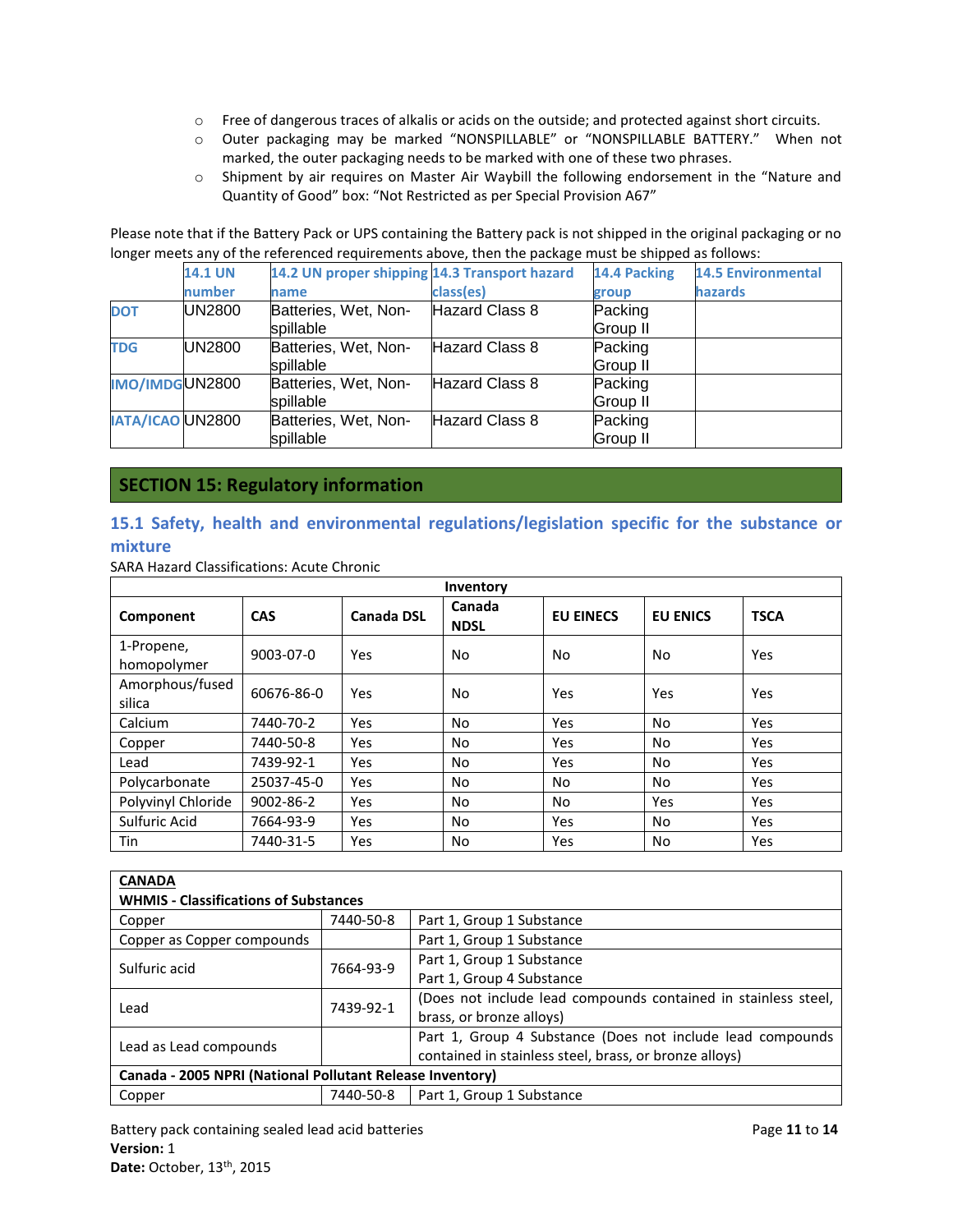| Copper as copper compounds<br>Sulfuric acid                                             | 7664-93-9                                                            | Part 1, Group 1 Substance<br>Part 1, Group 1 Substance                               |  |  |  |  |  |
|-----------------------------------------------------------------------------------------|----------------------------------------------------------------------|--------------------------------------------------------------------------------------|--|--|--|--|--|
| Lead                                                                                    | 7439-92-1                                                            | Part 1, Group 4 Substance                                                            |  |  |  |  |  |
|                                                                                         |                                                                      |                                                                                      |  |  |  |  |  |
| Part 1, Group 4 Substance<br>Lead as Lead compounds                                     |                                                                      |                                                                                      |  |  |  |  |  |
| Canada - CEPA - Priority Substances List                                                |                                                                      |                                                                                      |  |  |  |  |  |
|                                                                                         | No substance Listed<br>Canada - DWQ (Drinking Water Quality) - IMACs |                                                                                      |  |  |  |  |  |
| No substance Listed                                                                     |                                                                      |                                                                                      |  |  |  |  |  |
|                                                                                         |                                                                      |                                                                                      |  |  |  |  |  |
|                                                                                         | Canada - Accelerated Reduction/Elimination of Toxics (ARET)          |                                                                                      |  |  |  |  |  |
| No substance Listed<br>Canada - New Brunswick - Ozone Depleting Substances - Schedule A |                                                                      |                                                                                      |  |  |  |  |  |
| No substance Listed                                                                     |                                                                      |                                                                                      |  |  |  |  |  |
| Canada - New Brunswick - Ozone Depleting Substances - Schedule B                        |                                                                      |                                                                                      |  |  |  |  |  |
| No substance Listed                                                                     |                                                                      |                                                                                      |  |  |  |  |  |
| <b>UNITES STATES</b>                                                                    |                                                                      |                                                                                      |  |  |  |  |  |
|                                                                                         |                                                                      |                                                                                      |  |  |  |  |  |
|                                                                                         |                                                                      | U.S. - OSHA - Process Safety Management - Highly Hazardous Chemicals                 |  |  |  |  |  |
| No substance Listed                                                                     |                                                                      |                                                                                      |  |  |  |  |  |
| U.S. - OSHA - Specifically regulated Chemicals                                          |                                                                      |                                                                                      |  |  |  |  |  |
| Lead                                                                                    | 7439-92-1                                                            | 30 µg/m3 Action Level (See 29 CFR 1910.1025); 50 µg/m3 TWA (See 29<br>CFR 1910.1025) |  |  |  |  |  |
| Lead as Lead, inorganic                                                                 |                                                                      | 30 µg/m3 Action Level (See 29CFR 1910.1025, as Pb); 50 µg/m3 TWA                     |  |  |  |  |  |
| compounds                                                                               |                                                                      | (See 29 CFR 1910.1025, as Pb)                                                        |  |  |  |  |  |
| U.S. - CAA (Clean Air Act) - 1990 Hazardous Air Pollutants                              |                                                                      |                                                                                      |  |  |  |  |  |
| No substance Listed                                                                     |                                                                      |                                                                                      |  |  |  |  |  |
|                                                                                         |                                                                      | U.S. - CERCLA/SARA - Hazardous Substances and their Reportable Quantities            |  |  |  |  |  |
|                                                                                         |                                                                      | 5000 lb final RQ (no reporting of releases of this hazardous substance               |  |  |  |  |  |
|                                                                                         |                                                                      | is required if the diameter of the pieces of the solid metal released is             |  |  |  |  |  |
| Copper                                                                                  | 7440-50-8                                                            | >100 μm); 2270 kg final RQ (no reporting of releases of this hazardous               |  |  |  |  |  |
|                                                                                         |                                                                      | substance is required if the diameter of the pieces of the solid metal               |  |  |  |  |  |
|                                                                                         |                                                                      | released is $>100 \mu m$ )                                                           |  |  |  |  |  |
| Sulfuric acid                                                                           | 7664-93-9                                                            | 1000 lb final RQ; 454 kg final RQ                                                    |  |  |  |  |  |
|                                                                                         |                                                                      | 10 lb final RQ (no reporting of releases of this hazardous substance is              |  |  |  |  |  |
|                                                                                         |                                                                      | required if the diameter of the pieces of the solid metal released is >100           |  |  |  |  |  |
| Lead                                                                                    | 7439-92-1                                                            | µm); 4.54 kg final RQ (no reporting of releases of this hazardous                    |  |  |  |  |  |
|                                                                                         |                                                                      | substance is required if the diameter of the pieces of the solid metal               |  |  |  |  |  |
|                                                                                         |                                                                      | released is $>100 \mu m$ )                                                           |  |  |  |  |  |
|                                                                                         |                                                                      | U.S. - CERCLA/SARA - Radionuclides and Their Reportable Quantities                   |  |  |  |  |  |
| No substance Listed                                                                     |                                                                      |                                                                                      |  |  |  |  |  |
|                                                                                         |                                                                      | U.S. - CERCLA/SARA - Section 302 Extremely Hazardous Substances EPCRA RQs            |  |  |  |  |  |
| Sulfuric acid                                                                           | 7664-93-9                                                            | 1000 lb EPCRA RQ                                                                     |  |  |  |  |  |
|                                                                                         |                                                                      | U.S. - CERCLA/SARA - Section 302 Extremely Hazardous Substances TPQs                 |  |  |  |  |  |
| Sulfuric acid                                                                           | 7664-93-9                                                            | 1000 lb TPQ                                                                          |  |  |  |  |  |
| U.S. - CERCLA/SARA - Section 313 - Emission Reporting                                   |                                                                      |                                                                                      |  |  |  |  |  |
| Copper                                                                                  | 7440-50-8                                                            | 1.0 % de minimis concentration                                                       |  |  |  |  |  |
|                                                                                         |                                                                      | 1.0 % de minimis concentration (This category does not include CAS                   |  |  |  |  |  |
| Copper<br>copper<br>as                                                                  |                                                                      | numbers<br>147-14-8,<br>1328-53-6,<br>or<br>14302-13-7,<br>or<br>copper              |  |  |  |  |  |
| compounds                                                                               |                                                                      | phthalocyanine compounds that are substituted with only hydrogen                     |  |  |  |  |  |
|                                                                                         |                                                                      | and/or chlorine and/or bromine.)                                                     |  |  |  |  |  |
| Sulfuric acid                                                                           | 7664-93-9                                                            | 1.0 % de minimis concentration (acid aerosols including mists, vapors,               |  |  |  |  |  |
|                                                                                         |                                                                      | gas, fog, and other airborne forms of any particle size)                             |  |  |  |  |  |
| Lead                                                                                    | 7439-92-1                                                            | 0.1 % Supplier notification limit; 0.1 % de minimis concentration (when              |  |  |  |  |  |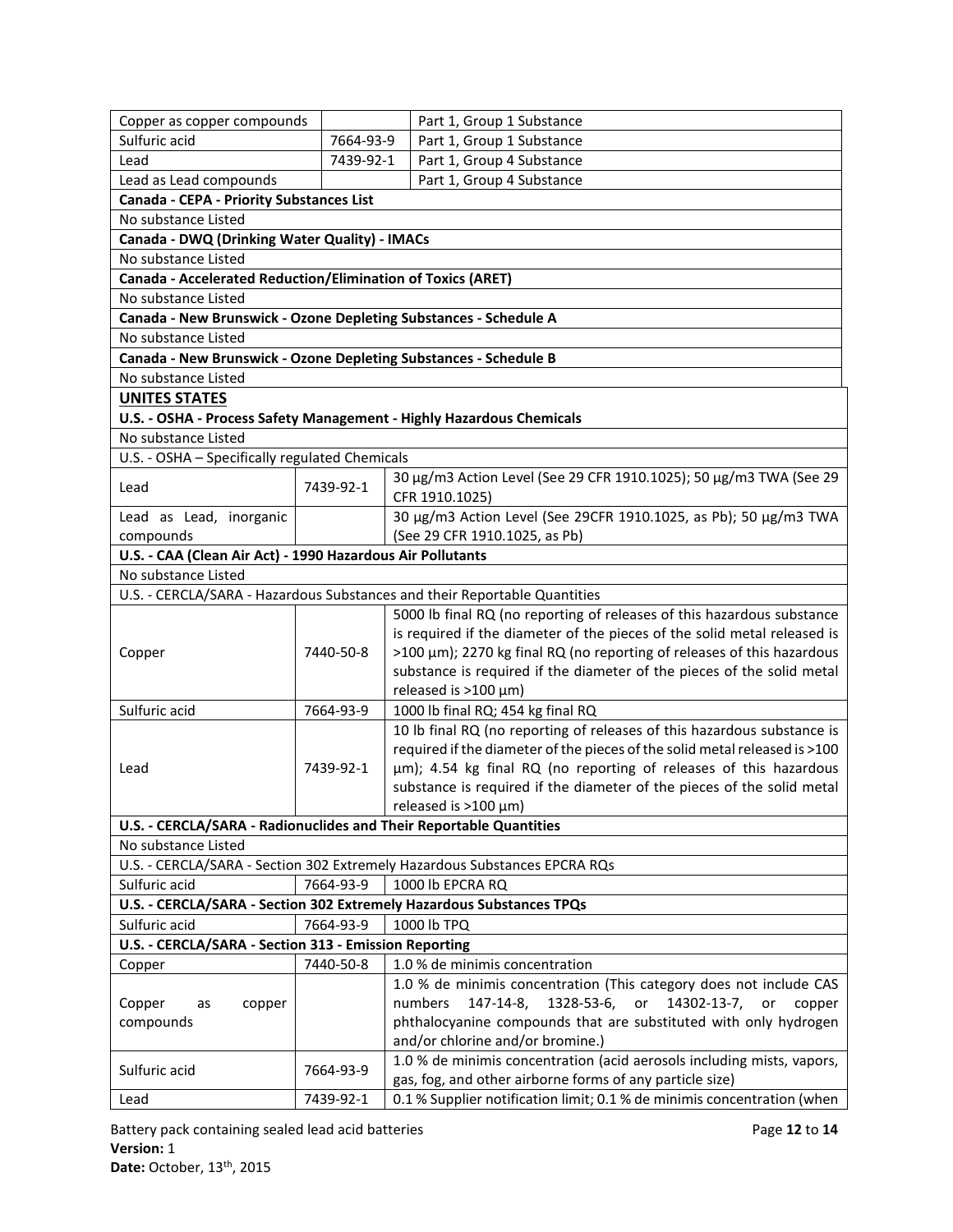|                                                                           |                                                                 | contained in stainless steel, brass, or bronze)                   |  |  |  |
|---------------------------------------------------------------------------|-----------------------------------------------------------------|-------------------------------------------------------------------|--|--|--|
| Lead as Lead, inorganic                                                   |                                                                 | 0.1 % Supplier notification limit                                 |  |  |  |
| compounds                                                                 |                                                                 | (Chemical Category N420)                                          |  |  |  |
| U.S. - CERCLA/SARA - Section 313 - PBT Chemical Listing                   |                                                                 |                                                                   |  |  |  |
|                                                                           | 7439-92-1                                                       | 100 lb RT (this lower threshold does not apply to lead when it is |  |  |  |
| Lead                                                                      |                                                                 | contained in stainless steel, brass or bronze alloy)              |  |  |  |
| Lead as Lead compounds                                                    |                                                                 | 100 lb RT                                                         |  |  |  |
| U.S. - California - Proposition 65 - Carcinogens List                     |                                                                 |                                                                   |  |  |  |
| Lead                                                                      | 7439-92-1                                                       | carcinogen, initial date 10/1/92                                  |  |  |  |
| Lead as Lead compounds                                                    |                                                                 | carcinogen, initial date 10/1/92                                  |  |  |  |
| U.S. - California - Proposition 65 - Developmental Toxicity               |                                                                 |                                                                   |  |  |  |
| Lead                                                                      | 7439-92-1                                                       | developmental toxicity, initial date 2/27/87                      |  |  |  |
| Lead as Lead, inorganic                                                   |                                                                 |                                                                   |  |  |  |
| compounds                                                                 |                                                                 | developmental toxicity, initial date 2/27/87                      |  |  |  |
| U.S. - California - Proposition 65 - Maximum Allowable Dose Levels (MADL) |                                                                 |                                                                   |  |  |  |
| Lead                                                                      | 0.5 µg/day MADL<br>7439-92-1                                    |                                                                   |  |  |  |
| U.S. - California - Proposition 65 - No Significant Risk Levels (NSRL)    |                                                                 |                                                                   |  |  |  |
| Lead                                                                      | 7439-92-1<br>15 µg/day NSRL (oral)                              |                                                                   |  |  |  |
| U.S. - California - Proposition 65 - Reproductive Toxicity - Female       |                                                                 |                                                                   |  |  |  |
| Lead                                                                      | female reproductive toxicity, initial date 2/27/87<br>7439-92-1 |                                                                   |  |  |  |
| U.S. - California - Proposition 65 - Reproductive Toxicity - Male         |                                                                 |                                                                   |  |  |  |
| Lead                                                                      | 7439-92-1<br>male reproductive toxicity, initial date 2/27/87   |                                                                   |  |  |  |

### **15.2 Chemical Safety Assessment**

No Chemical Safety Assessment has been carried out.

#### **15.3 Other Information**

WARNING: This product contains a chemical known to the State of California to cause cancer, birth defects, or other reproductive harm